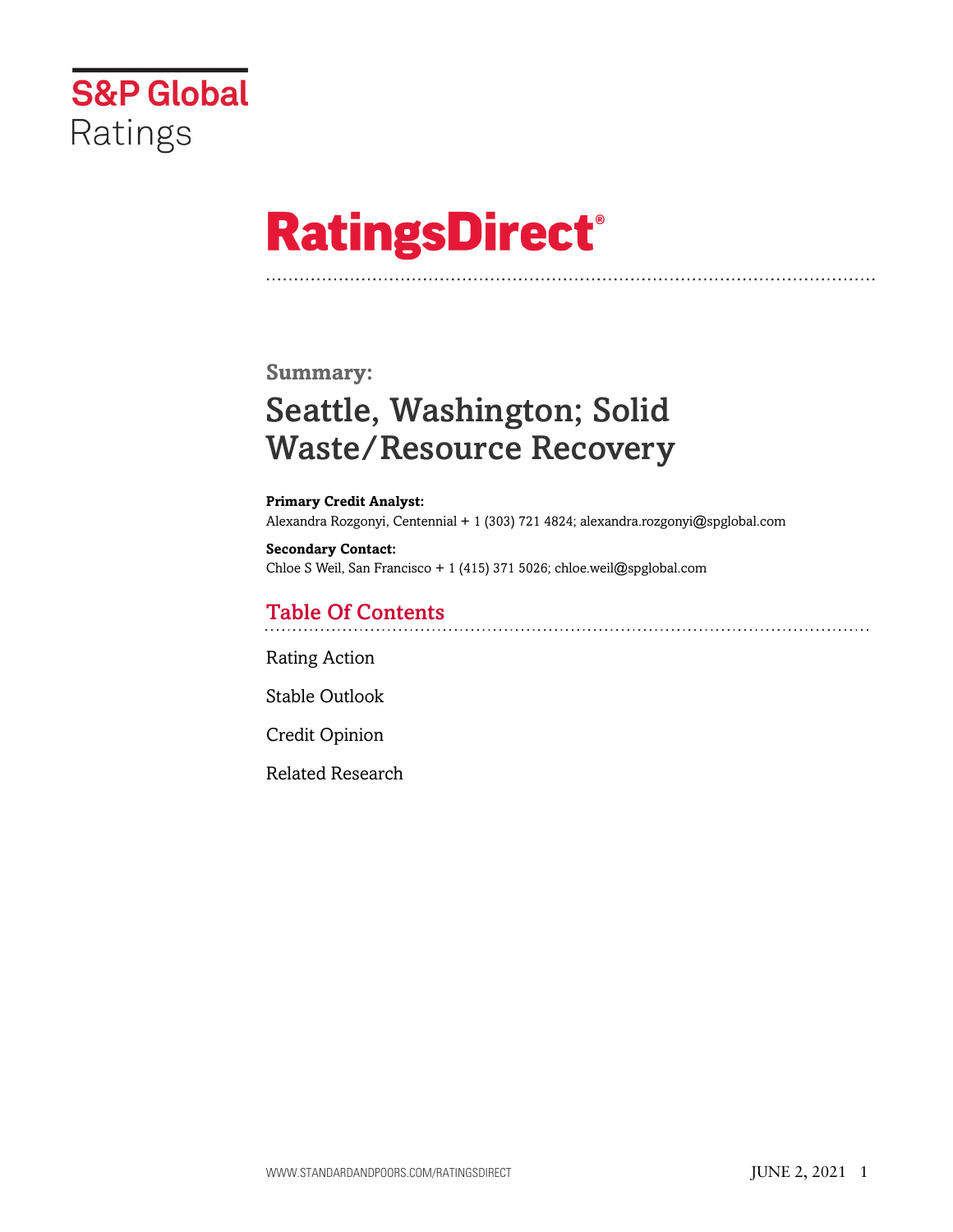### **Summary:** Seattle, Washington; Solid Waste/Resource Recovery

#### Credit Profile

US\$25.55 mil solid waste sys rfdg rev bnds ser 2021 due 08/01/2036 *Long Term Rating* New *AA+/Stable* AA+/Stable New *New* 

#### <span id="page-1-0"></span>Rating Action

S&P Global Ratings assigned its 'AA+' long-term rating to Seattle, Wash.'s \$25.55 million solid waste system refunding revenue bonds, series 2021. The outlook is stable.

The series 2021 bonds will be issued to refund certain outstanding obligations of the solid waste system. We view the bond provisions as credit neutral. A pledge of net revenue of the city's solid waste system secures the bonds. A rate covenant requires the system to generate at least 1.25x debt service coverage. The additional bonds test requires that historical or projected net revenue provide at least 1.25x coverage of existing and proposed debt. As of June 4, 2021, the solid waste system had \$174.2 million of solid waste revenue bonds outstanding.

#### Credit overview

The solid waste system is operated by Seattle Public Utilities (SPU), a department of the city. We view the diverse service area economy, above-average income indicators, affordable rates, and recently renewed long-range collection service agreements as credit supportive. We continue to view the system's exposure to competition and revenue volatility as relatively low (given system's revenues are largely generated from rate revenue rather than tonnage-based tipping fees). The rating reflects the solid waste system's history of strong financial performance represented by robust all-in coverage metrics. However, we note that the system's current debt-to-capitalization ratio is high at 67% and coverage is projected to decline due to higher operations and maintenance expenses. Nevertheless, council approved the strategic business plan and approved rate increases, and we understand that all-in coverage is projected to stay above 1.6x, a figure consistent with the current rating level.

The pandemic has had a relatively modest effect on the solid waste utility's operating margins to date. With many jobs able to happen remotely and the city's largest employer, Amazon, surging on robust demand for online retail and cloud computing services, we think a significant portion of the city's economic life has adapted to the pandemic with minimal disruption. However, commercial tonnage decreased by 20% for 2020, but given the increase in residential tonnage by 9.5%, all-in coverage for fiscal 2020 was still robust at about 2.9x.

The solid waste credit strengths include:

• Underlying economic strength, diversity, and wealth of the customer base in the Seattle-Tacoma-Bellevue metropolitan statistical area, which is characterized by high incomes and declining unemployment compared with the nation;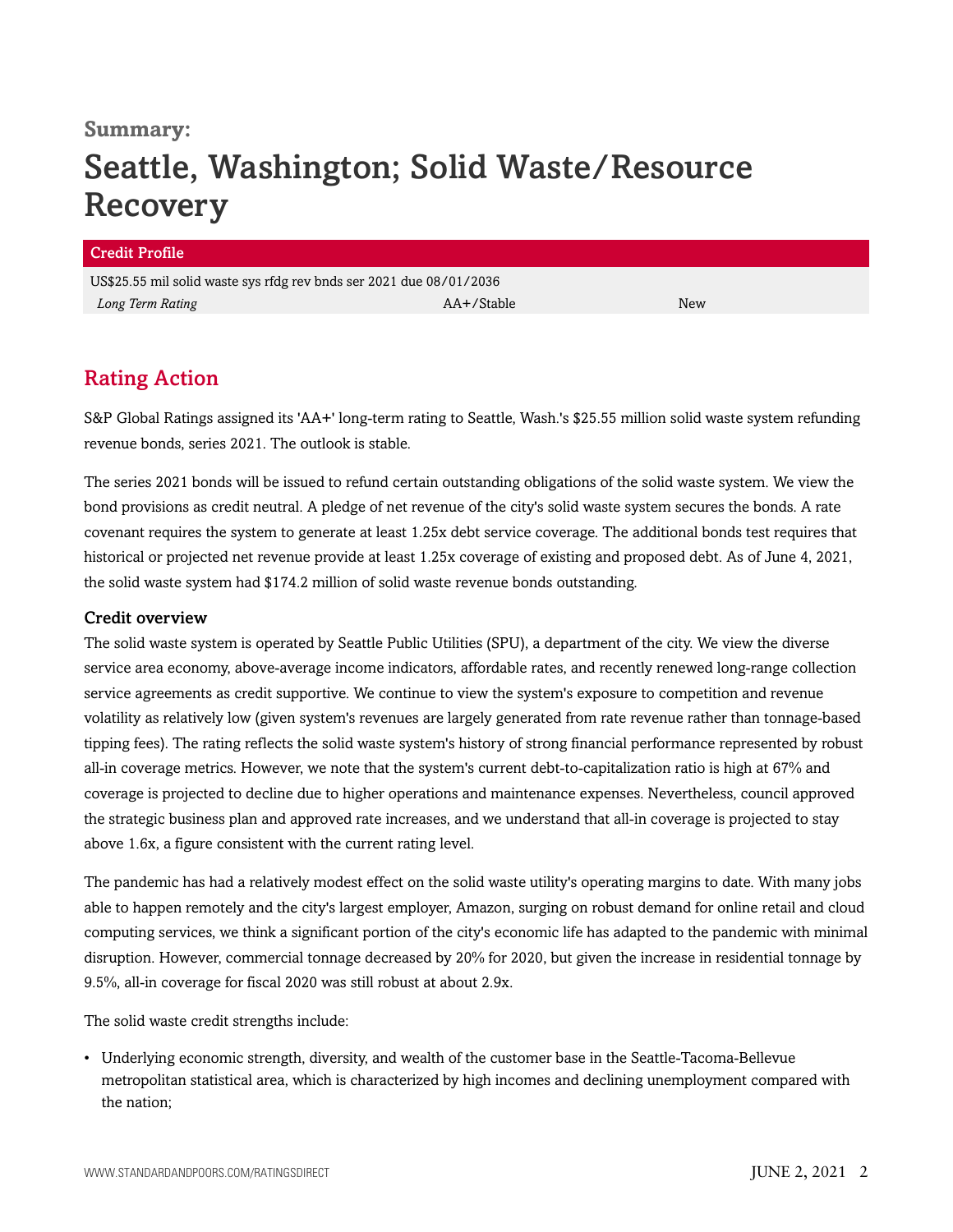- Monthly solid waste rates that we consider affordable as the 32-gallon monthly fee is only 0.8% of median household effective buying income (MHHEBI);
- Robust all-in coverage at 2.9x and unrestricted cash at \$98 million, equivalent to 195 days of operating expenses, which is sufficient to deal with any long-term re-contracting risk;
- Operational management represented by strong revenue collection mechanism where monthly fees appear on the water and sewer bill; regular rate increases through 2022, which the city plans to continue; and integrated solid waste system where the city has effectively contracted portions of the operations out to private vendors; and
- Robust financial management represented by conservative budgeting, monthly review of budget-to-actual results, long-range financial and capital planning, reserve policy of 45 days of operating expenses for the system, and compliance with the city's debt management policy.

Somewhat offsetting the credit strengths are the solid waste system's currently high debt-to-capitalization ratio at 67% and the long-term re-contracting risk; however, we note this risk is beyond 2029 given the recently renewed collection agreements.

The stable outlook reflects our expectation for maintenance of all-in coverage at above 1.6x and very strong liquidity. Planned rate increases, coupled with the system's capital plan, should allow management to produce financial results in line with recent performance.

#### Environmental, social, and governance (ESG) factors

The South Park Landfill is under a consent decree, which increases environmental risks above those of peers, however, SPU has taken steps to obtain ecology approval, a new scope, timing, and budget. Management emphasizes the importance of managing environmental issues and addressing regulatory requirements related to current and historic solid waste facilities and the system has sufficient capacity for solid waste disposal for the foreseeable future. Governance is a credit strength and in line with that of peers, given the use of long-range demand and expense forecasts for SPU's recycling potential assessment model, long-range planning through the solid waste comprehensive plan, asset adequacy identification program, and comprehensive operational risk reduction program in addition to the solid waste system's long-range strategic plan. Absent the implications of COVID-19, we consider the utility's social risks to be in line with those of the sector.

#### <span id="page-2-0"></span>Stable Outlook

#### Downside scenario

We could lower the rating if project costs exceed expectations, resulting in the need to increase SPU's debt burden or materially draw down liquidity leading to an overall weaker financial risk profile.

#### Upside scenario

We could raise the rating if the system pays down the significant amount of the debt it has issued resulting in a lower debt-to-capitalization, consistently robust all-in coverage, and a buildup in reserves to levels that we consider comparable with those of higher-rated entities.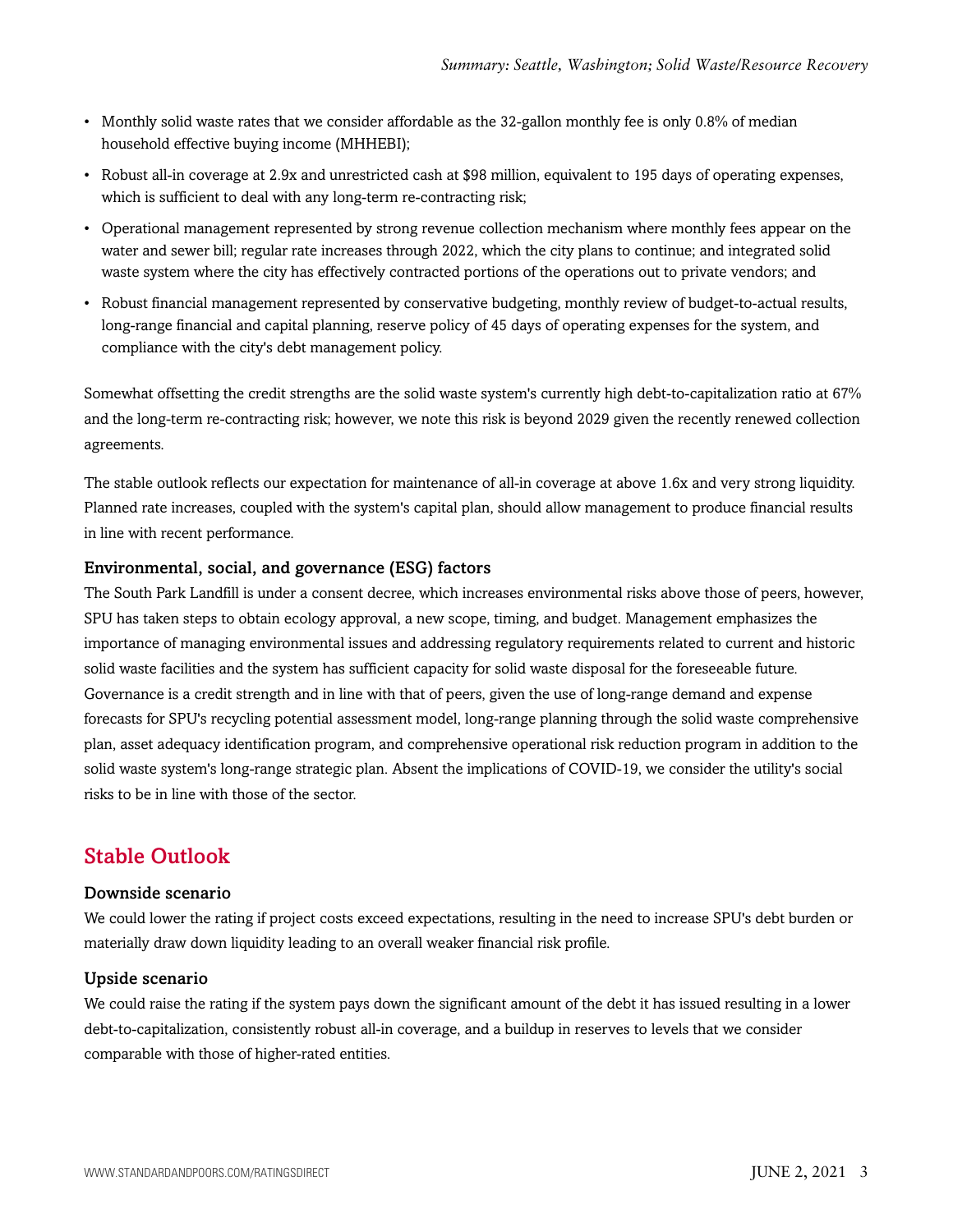### <span id="page-3-0"></span>Credit Opinion

#### Enterprise risk

SPU provides solid waste collection and disposal to residents and businesses. We view positively the recently renewed collection agreements through 2029 with franchise collectors--Waste Management Inc. and Recology/Cleanscapes Inc., which management indicated have similar cost structures to the prior agreements. The city owns and operates two transfer stations that receive refuse from the contract haulers and self-haulers. It contracts with Waste Management to haul refuse by rail and dispose of waste at Waste Management's landfill in Arlington, Ore. The city does not own an active landfill.

We continue to view the system's exposure to competition and revenue volatility as relatively low. Seattle residents are required by city ordinance to subscribe to the city's garbage collection services. For commercial refuse collection, the city faces little competition from independent haulers, according to management. The system's revenues are largely generated from rate revenue rather than tonnage-based tipping fees. In our view, this leads to lower revenue volatility.

Solid waste rates are affordable given the strong income indicators and currently low county poverty rate allow for SPU rate-raising flexibility. Solid waste charges are combined with water and wastewater on the city's combined monthly bill. When looking at the total customer bill, combined rates are higher because wastewater rates are elevated compared with those of regional peers, but given the high income levels in Seattle, we believe the total bill is still affordable. Currently, a residential customer with a 32-gallon refuse can, a 96-gallon food and yard waste can, and a 96-gallon recycling can would pay about \$54 per month, which we view as affordable, at less than 1% of MHHEBI. Management reviews rates annually and preapproved rates through 2022.

#### Financial risk

Financial performance remains a credit strength. Under Seattle's charter, taxes paid to the general fund are subordinate to debt service. Based on our calculation of all-in coverage, we believe the metric is strong at 2.9x in fiscal 2020, modestly down from 3.17x in fiscal 2019 due to the decrease in commercial tonnage. Based on our analysis, we expect all-in coverage to remain above 1.6x, given the preapproved rates through 2022 and lack of future debt plans. The solid waste liquidity position, at \$98 million, equivalent to 195 days of operating expenses, is sufficient to deal with any short-term disruptions or increase in contract costs. Additionally, the system also has access to Seattle's \$2.5 billion pooled investments if needed, which mitigates the risk for increases in contract costs.

The solid waste system's capital plan is manageable over the next five years at \$85 million (2021-2026), which management plans to fund from rate revenue and cash. The largest projects include the cleanup of the historic South Park Landfill, and minimal operational improvement prior to the full redevelopment of the old South Transfer Station campus.

#### <span id="page-3-1"></span>Related Research

Through The ESG Lens 2.0: A Deeper Dive Into U.S. Public Finance Credit Factors, April 28, 2020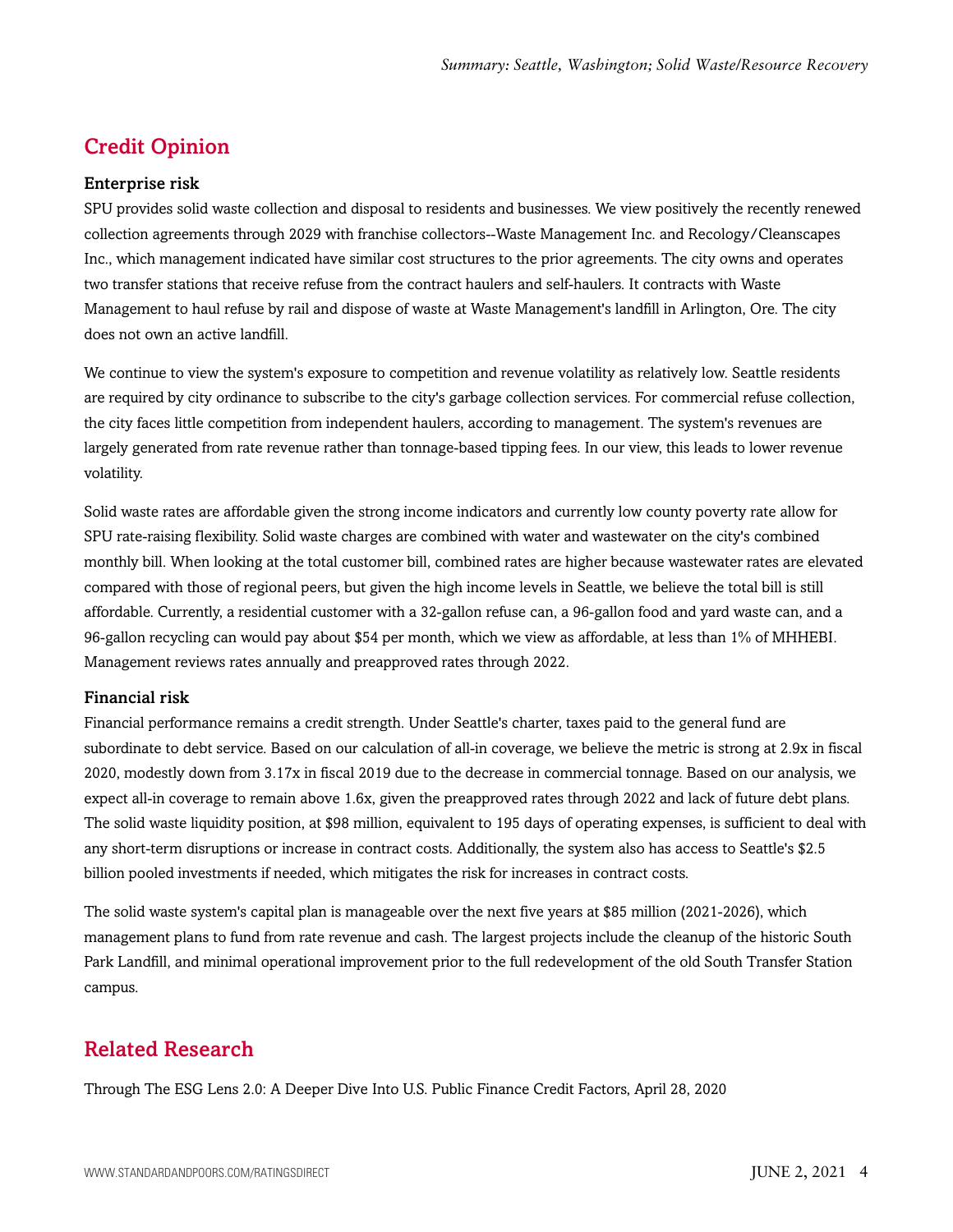Certain terms used in this report, particularly certain adjectives used to express our view on rating relevant factors, have specific meanings ascribed to them in our criteria, and should therefore be read in conjunction with such criteria. Please see Ratings Criteria at www.standardandpoors.com for further information. Complete ratings information is available to subscribers of RatingsDirect at www.capitaliq.com. All ratings affected by this rating action can be found on S&P Global Ratings' public website at www.standardandpoors.com. Use the Ratings search box located in the left column.